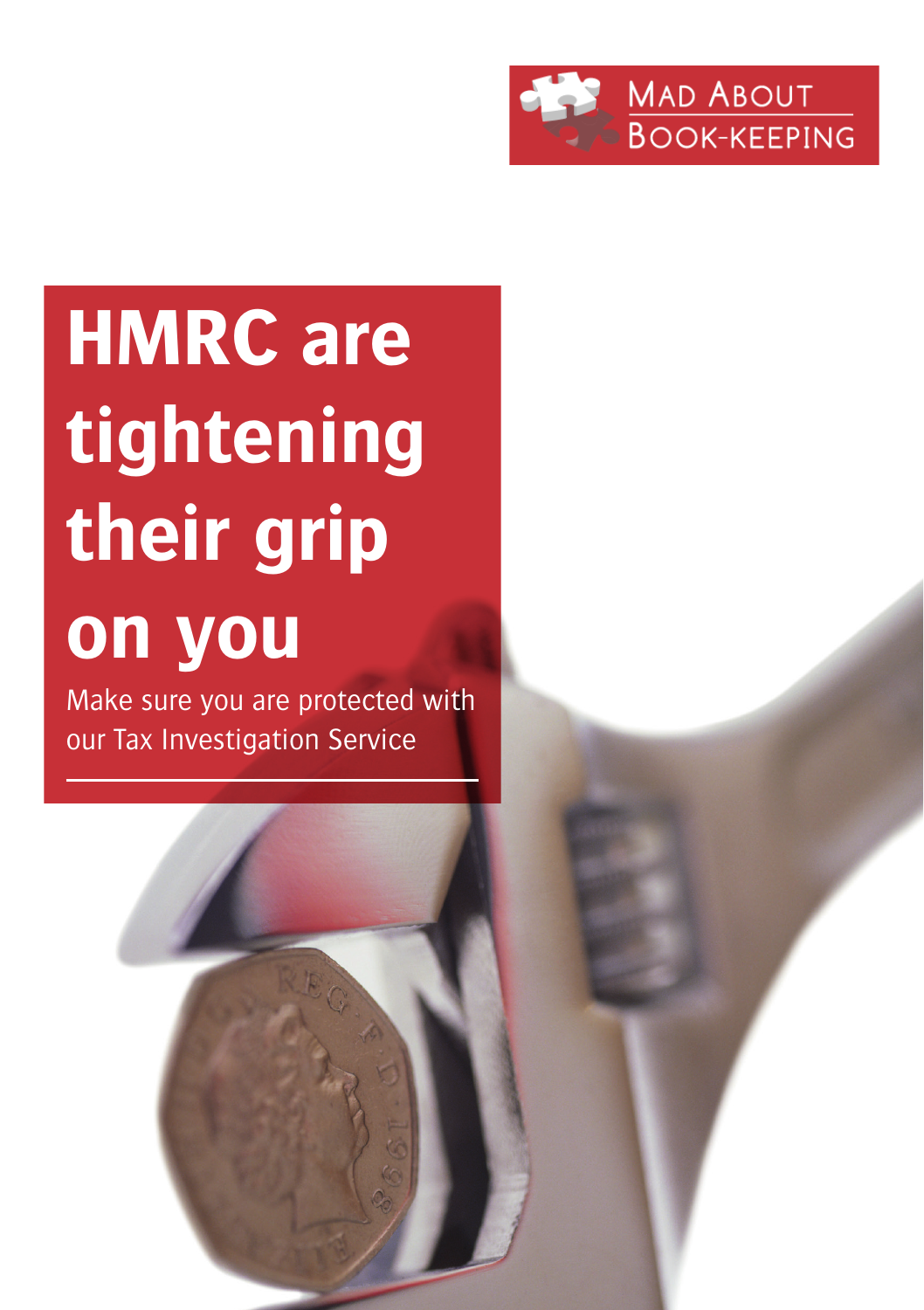### **HMRC are conducting a record number of Tax Investigations and compliance checks.**

The Government is faced with record levels of deficit. As it works to fill a public finance black hole, it has allocated significant resource to HMRC to yield increased tax revenue by carrying out compliance checks.

We have seen an increase in the number of enquiries raised on tax returns and the tax authorities now have more powers than ever to investigate UK businesses.

### **What could an investigation involve?**

Some investigations will involve a detailed examination of a specific item on a tax return others may extend to a full review of all individual or business affairs. HMRC has the power to inspect business documents and assets at your premises, can ask for documents and information, make unannounced inspections and go back up to six years to investigate matters.

### **Are you at risk of a Tax Investigation?**

Yes, if you submit a tax return, HMRC may investigate you at any time.

Even if you have done nothing wrong, many Tax Investigations are conducted at random so you are still at risk of being investigated.

**HMRC have been set with ambitious targets and is therefore continually investing in new technology and strategies to maximise its tax revenue.**

HMRC are using a piece of highly efficient software which is accessing and trawling through your financial information right now.

The 'Connect' system is scouring vast databanks to unearth discrepancies between taxpayers and businesses, income, assets and transactions. However, sometimes they may not be correct and select the wrong targets.

Since 2008, billions of pounds worth of extra tax has been clawed back and the reach of 'Connect' is ever growing.

We are constantly vigilant and stay up to date with the latest tax advances but you are still at risk of an investigation at any time.

**We offer a Tax Investigation Service which will pay for our professional fees should HMRC target you for an investigation.**

### **Did you know?**

This is HMRC's seventh consecutive year of record total tax revenues, collecting a total of £574.9 billion – £38.1 billion more than the previous year.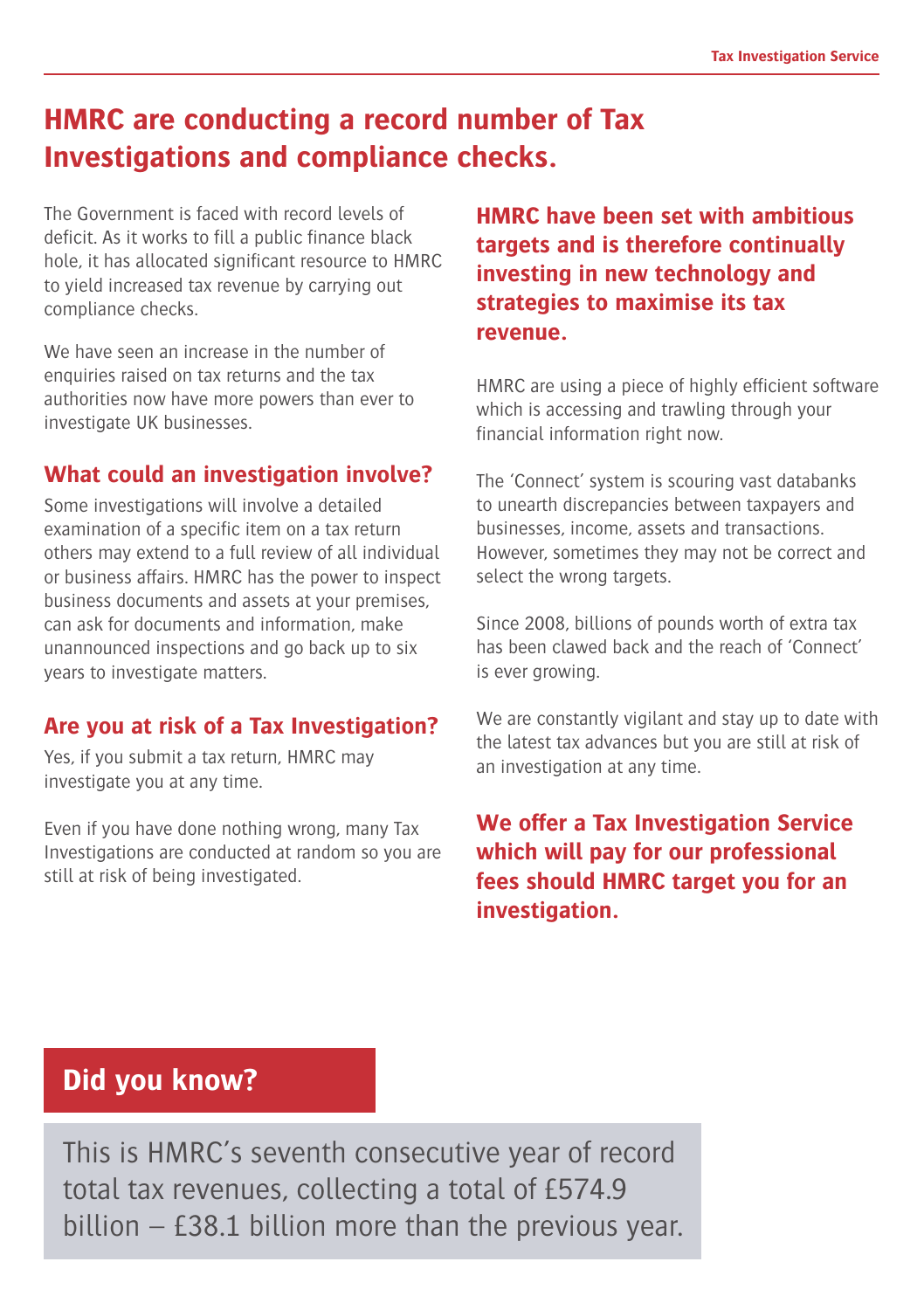## **Our Tax Investigation Service can help to protect you if HMRC come calling**

When you subscribe to our Service we are able to make a claim against our insurance policy held with Professional Fee Protection, in respect of our fees incurred (up to £100,000 per claim unless otherwise indicated) when we defend you if you are subject to any of the following events:

- •A Full Enquiry
- •An Aspect Enquiry
- •A Business Inspection Notice
- •VAT/PAYE/CIS Compliance Visit\*
- •VAT Dispute
- •PAYE/NIC/CIS Dispute
- •Employment Status Dispute
- •IHT Cover\*\*

\* The limit of indemnity for this is £2,000 \*\* The limit of indemnity for this is £5,000

- •Gift Aid Inspection\*
- •Partners/Directors Cover
- •Application for a Judicial Review\*\*
- •Code of Practice 8 Investigation\*\*
- •IR35 Status Check\*
- •IR35 Dispute
- Interventions (Informal Enquiries)\*

Main exclusions: The costs of making good any deficiencies in books, records, accounts or returns or work ordinarily capable of being done by the client; claims which originate from any matter which existed before the first period of our insurance policy except where full disclosure has been made and the increase in risk has been accepted in writing; minimum wage, student loan and tax credit enquiries; CIS gross payment status disputes; returns which have been submitted more than 90 days late; any claim involving the Civil Investigation of Fraud procedure (Code of Practice 9) or specialist investigations/fraud investigations, except where a Code of Practice 8 booklet has been issued; IHT enquiries where we have not prepared the IHT return. Full details are available on request.

# **Added value for subscribers**

# **Client Legal Helpline**

#### **Unannounced HMRC visits "Out of hours" helpline now included**

HMRC have the powers to make unannounced visits to any business. Sometimes these visits can be late at night. Clients who subscribe to our Tax Investigation Service will now be provided with access to a free helpline to provide you with expert advice on how to deal with this situation "there and then" should you receive an unannounced visit from HMRC.

When faced with this very real threat it is important you have the support and advice of an expert when you need it most. Our "out of hours" helpline will do this for you. It is not uncommon for HMRC to visit a business at 11.00 pm. Should this happen to you it is great to know that you will have the peace of mind of instant access to an expert to advise you accordingly.

#### **Available 24 hours a day, 365 days a year**

When you subscribe to the Service, you will get access to the helpline which is also available to deal with common legal issues such as:

- Health and safety
- Employment and personnel
- Commercial legal matters